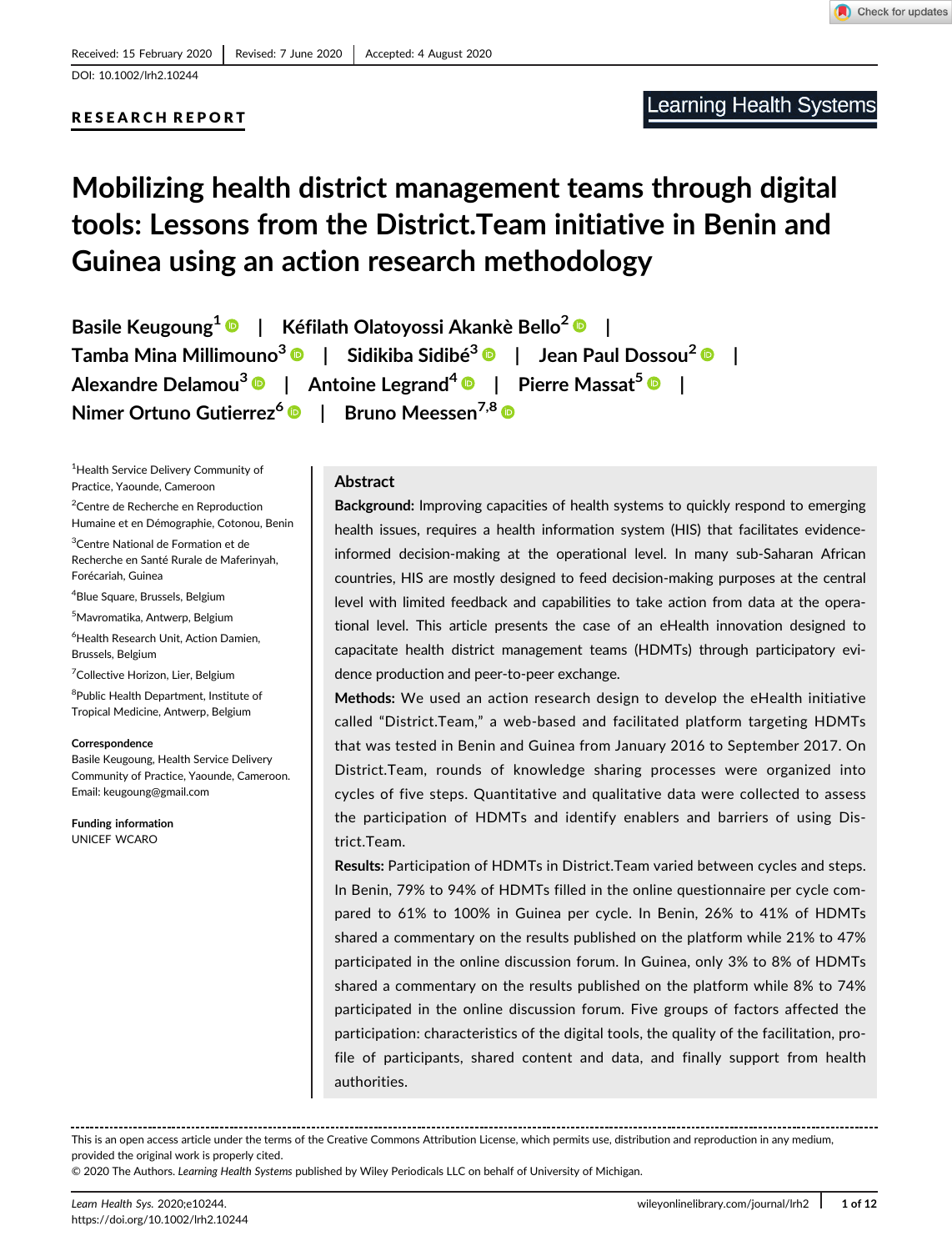Conclusion: District.Team has shown that knowledge management platforms and processes valuing horizontal knowledge sharing among peers at the decentralized level of health systems are feasible in limited resource settings.

#### KEYWORDS

action research, Benin, community of practice, Guinea, health district, mobilization

# 1 | INTRODUCTION

In many low-income countries (LICs), health systems remain weak and unable to cover the basic needs of their population or to cope with emerging threats or shocks such as outbreaks. The 2013-2016 Ebola virus outbreak in Guinea, Liberia and Sierra Leone highlighted the fragility of the health systems in these countries and the Regions. $<sup>1</sup>$  Many</sup> studies have described the determinants of these weak health systems.2-5 One of them is that they are organized as bureaucracies, not as learning systems.<sup>6</sup> There is little attention to knowledge management and data intelligence. For instance, health information systems (HISs) management produces large amounts of data, mainly pulled by national programs for their own needs at the central level with little use at the decentralized level for health decision-making.<sup>7,8</sup>

There are alternatives. In Dakar in 2013, participants to a conference on the 25th anniversary of the Harare Declaration reconfirmed the validity of the health district strategy but also highlighted a need for a renewed vision. $9$  They proposed 12 key priority actions, among which the use of Information and Communication Technologies (ICT) to enhance governance and accountability, equity, effectiveness and efficiency of local health systems, and the promotion of constant learning at the district level to adapt strategies and intervention to their–specific, complex and constantly changing–environment.<sup>10</sup>

Even though electronic tools and eHealth initiatives have been highly used in recent years in resource-limited settings, $^{11}$  these initiatives mainly focused on improving the knowledge and behavior of the general population, the uptake of health care interventions by users, $12,13$  the improvement of the relation between patients and health staff, $14$  the continuous education of clinical health professionals,<sup>15</sup> or the data collection and transmission at the upper level.<sup>16</sup> Rare are eHealth initiatives aiming at building "collective intelligence" at the district level. We miss documented experiences showing how to engage health district management teams (HDMTs) led by district medical officers (DMOs) into learning processes.

In this article, we present lessons from an action research project focused on the development and piloting of a new approach aiming at enhancing virtual exchange of knowledge—tacit and explicit—between HDMTs within a specific country. The approach is built on an online platform (we called it District.Team) and a specific knowledge process facilitation, as part of a broader eHealth initiative that we called Mobilization 2.0. We have piloted this approach in two countries: Benin and Guinea.

Our main hypothesis was that data collection, analysis, visualization and discussion between peers is feasible in resource-limited settings and could help to develop learning and better performing local health systems. We hypothesized that a virtual environment where DMOs share data and experiences could be valued and help them to learn from each other and improve the performance of their local health systems.

The objectives of this article are to assess the participation of HDMTs in online knowledge exchange, identify enablers and barriers for mobilizing them using ICTs in technology constrained contexts and draw lessons for developing a learning local health system through digital platforms.

# 2 | METHODS

#### 2.1 | Study design

Our investigation was organized along an action research design<sup>17</sup> using a mixed methods approach (quantitative and qualitative). This research methodology was indicated, given the high level of uncertainty of the intervention. Indeed, the intervention was novel and complex and dependent on factors such as the environment, the attitude of stakeholders, the technology, the functionalities to integrate in the platform and the facilitation process.

We developed a conceptual framework for data collection and analysis. We adapted the framework designed by Aarts et al $^{18}$  to analyze the barriers and facilitators of online health community tools. We added some of the criteria described by Barnett et al $19$  on joining a virtual community of practice. These criteria include the usefulness of the community, the clear definition of goals, the creation of a supportive environment, the benchmarking and the quality of the facilitation. Some criteria such as the context characteristics used by Murray et al<sup>20</sup> to explain the difficulties in implementing eHealth initiatives, and of users' profiles of online platforms from Nijland et  $al<sup>12</sup>$  were also added. Finally, some criteria on social networking and openness for participation proposed by Eysenbach et al $^{21}$  were used.

#### 2.2 | Overview of District.Team

District.Team was a component of the Project "Mobilization 2.0 of HDMTs to fight against outbreaks and other emerging health issues," funded by Unicef West and Central African Regional Office (WCARO) and implemented between January 2016 and September 2017 in Benin (a country not affected by Ebola) and Guinea (one of the most affected countries in West Africa). Benin and Guinea have 34 and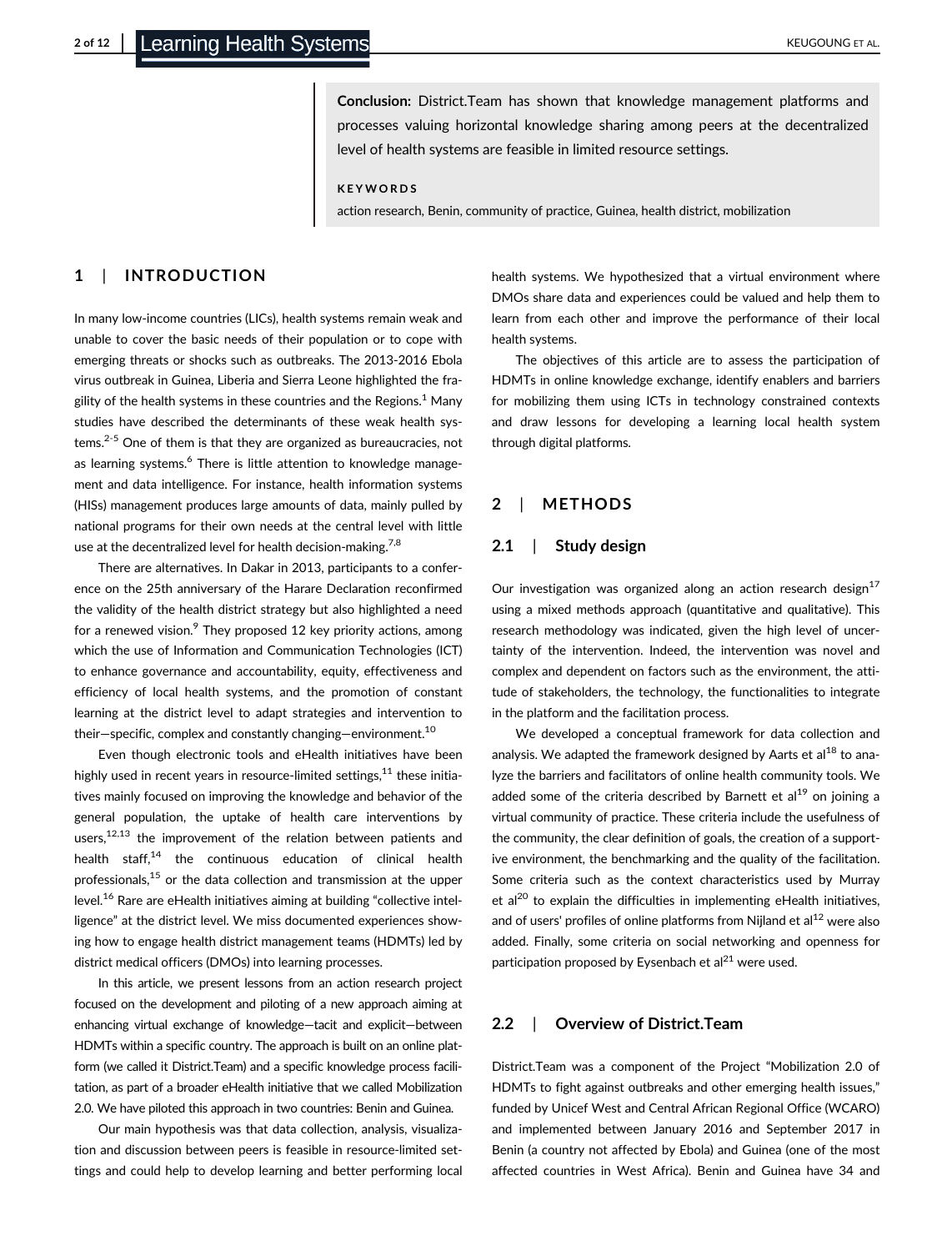

FIGURE 1 Steps of the collective learning process on District.Team

38 health districts, respectively. Each country had a project coordination team based in a research institution (Centre de Recherche en Reproduction Humaine et en Démographie in Benin and Centre National de Formation et de Recherche en Santé Rurale de Maferinyah in Guinea). Our main hypothesis was that there exists an interventional package partly relying on new technologies which can enhance real time exchange of knowledge between HDMTs for better district performance. Due to limited project time, we used a fast iterative process.22 District.Team as a collective learning process was developed by adapting criteria described by Blank and Dork $^{23}$  for effective online platforms. It was organized in a cycle of five major steps (Figure 1):

- 1. Identification of a health issue to investigate: the health issue was purposely identified either by the research/facilitation team or by the DMOs (eg, the fifth cycle on maternal deaths surveillance and response), based on the principle of majority.
- 2. Elaboration of the online questionnaire by the facilitation team: the questionnaire aimed to document the practices on the field in relation with the national guidelines and to explore resources, activities and processes needed for an optimal response to a specific health issue by the local health systems. The online version of the questionnaire was developed using the Google form tool.
- 3. Administration of the questionnaire: The link of the online questionnaire was sent by email to DMOs for them to complete the questionnaire. Additionally, phone calls and SMS were used to interact with DMOs.
- 4. Data analysis, production and publication of results: Data were further analyzed and visualizations were produced by the facilitation team. The online assessment of the capacity of the local health systems to address the health challenge unveiled both their weaknesses and strengths. The visualizations were tables, graphs, maps or illustrations built using D3js ([https://d3js.org/\)](https://d3js.org/) and Carto

[\(https://carto.com/](https://carto.com/)) software. The visualizations were published online at country platforms (<http://benin.district.team/> for Benin and<http://guinee.district.team/> for Guinea). Each country has its own platform to facilitate in-country interaction and exchange.

5. Online discussion forum on results: DMOs were invited to comment the results and to share their experience and thoughts. Discussions were guided by the facilitation team. Facilitators summarized the key lessons of the cycle that were also used to improve the following cycle and propose solutions to address the challenges.

During the Project implementation, in each country, five rounds were carried out by the project team. The first and second rounds focused on health district characteristics (such as the population size, the number of health areas, the availability of electricity and internet) and human resources, respectively. The third round started with online discussion on performance-based financing in Benin and on obstetric fistulae in Guinea, for both we used results of recently published reports in Benin<sup>24</sup> and studies in Guinea.<sup>25,26</sup> The fourth round was on epidemiologic surveillance in both countries. The fifth round analyzed the maternal death surveillance and response in both countries but started in Guinea with data collection through the online checklist and in Benin with the online discussion.

# 2.3 | Study population and sampling

For the quantitative strand, we conducted an exhaustive sampling by including the 34 and 38 DMOs in Benin and Guinea, respectively. As for the qualitative strand, HDMT members including DMOS were purposely selected to participate to nine focus group discussions (FGDs) and 18 semi-structured in-depth interviews (IDIs).

#### 2.4 | Study variables

Quantitative variables included the visits on the platform, the participation of HDMTs for each cycle through the filling of the electronic questionnaires, commentaries on visualizations and experience sharing in the online discussion forum. They enabled to assess the participation of DMOs on knowledge exchange.

Qualitative variables were related to the facilitation, the enablers and disablers, the added value, the strengths and weaknesses of District.Team. This qualitative strand allowed to improve our understanding of barriers and enablers of HDMTs mobilization, the added value of District.Team and avenues for improvement.

# 2.5 | Data collection procedures and period

Data were collected in each country through routine and active processes (Table 1).

Firstly, routine data were mainly quantitative and were collected on the District.Team platforms (WordPress and Google Analytics statistics) during the implementation of the project.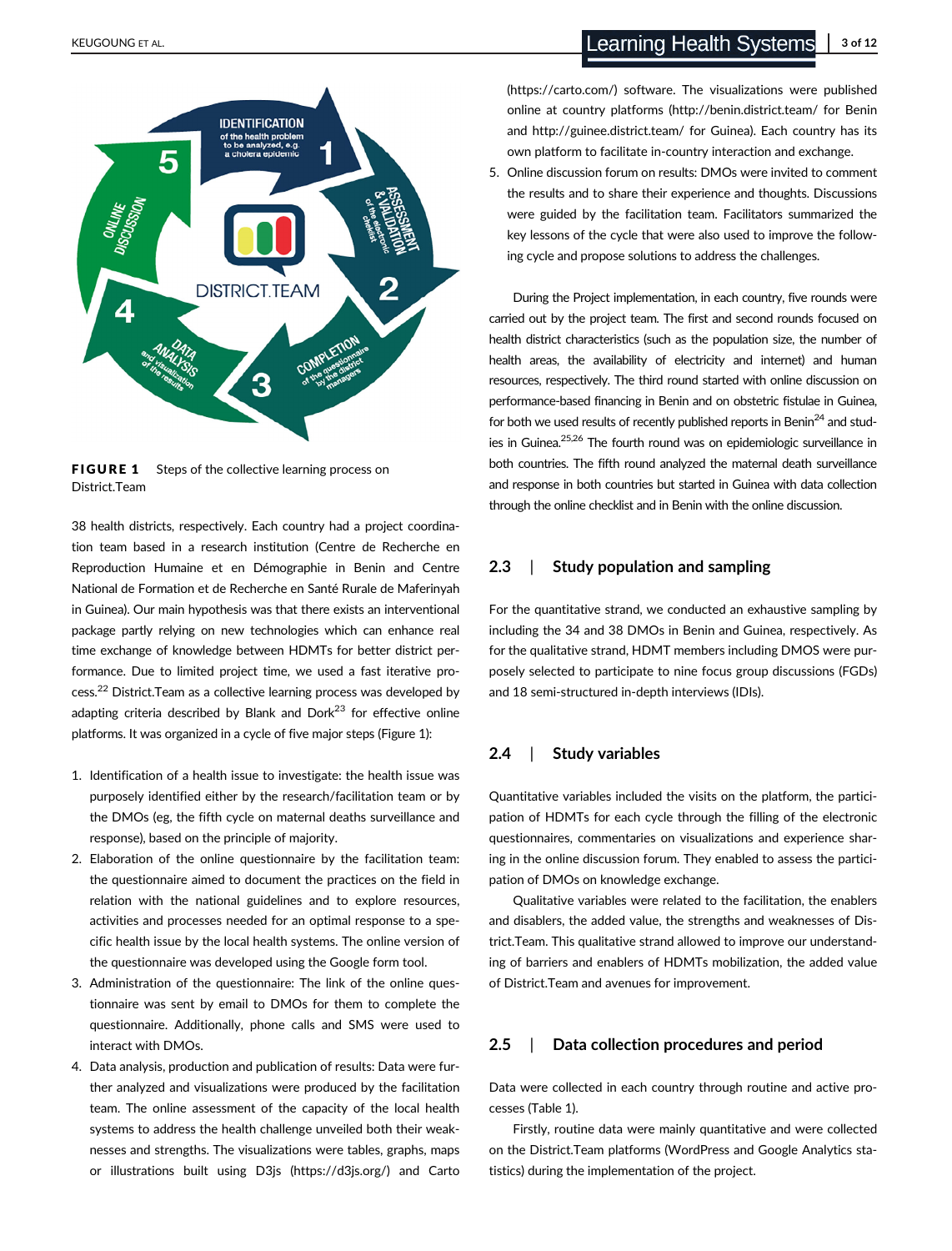#### TABLE 1 Conceptual framework of data collection

| Criteria                                                                                                                                                                                                                                                                                    | Data                | Source                                                                       |
|---------------------------------------------------------------------------------------------------------------------------------------------------------------------------------------------------------------------------------------------------------------------------------------------|---------------------|------------------------------------------------------------------------------|
| Facilitation                                                                                                                                                                                                                                                                                |                     |                                                                              |
| Processes of facilitation<br>Incentives (internet)<br>Mobilizing tools (email, phone call,<br>$\bullet$<br>SMS, electronic platform)<br><b>Facilitation characteristics</b><br>Profile and expertise of facilitators<br>Knowledge sharing<br>$\bullet$<br>Overcoming professional isolation | Qualitative         | Concept note<br>Intermediate project's reports<br>Semi-structured IDIs, FGDs |
| Context                                                                                                                                                                                                                                                                                     |                     |                                                                              |
| • Availability of the internet<br>• Electricity                                                                                                                                                                                                                                             | <b>Ouantitative</b> | Electronic database of Cycle 1                                               |
| <b>Participation of HDMTs</b>                                                                                                                                                                                                                                                               |                     |                                                                              |
| Data collection (filling of the online<br>questionnaire)<br>Commentaries<br>Online discussion forum                                                                                                                                                                                         | Quantitative        | Intermediate project reports<br>Electronic platforms (eg, Google analytics)  |
| Barriers and facilitators of HDMTs<br>participation                                                                                                                                                                                                                                         |                     | National workshop                                                            |
| Related to the intervention<br>Related to participants<br>Related to the facilitation                                                                                                                                                                                                       | <b>Oualitative</b>  | Intermediate project reports<br>Semi-structured IDIs, FGDs                   |
| Added value of District. Team                                                                                                                                                                                                                                                               |                     | National workshop                                                            |
| Human resources<br>Health information system management                                                                                                                                                                                                                                     | Qualitative         | Semi-structured IDIs, FGDs                                                   |
| Strengths and weaknesses of District. Team                                                                                                                                                                                                                                                  |                     | National workshop                                                            |
| • Strengths<br>Weaknesses<br>Lessons learnt                                                                                                                                                                                                                                                 | Qualitative         | Semi-structured IDIs, FGDs                                                   |

Abbreviations: FGDs, focus group discussions; HDMTs, health district management teams; IDIs, in-depth interviews; SMS, short message service.

Secondly, the active data collection was mainly qualitative and was done at the end of the project in June 2017. We conducted nine FGDs and 18 semi-structured IDIs with DMOs during five and four regional workshops organized in Benin and Guinea, respectively. All DMOs and one to two HDMT members were invited to the workshop. The FGDs and IDIs were carried out by the District.Team coordinator (Kéfilath Olatoyossi Akankè Bello) and a socio-anthropologist in Benin and by the two project coordinators in Guinea (Tamba Mina Millimouno and Sidikiba Sidibé).

# 2.6 | Analyses

Quantitative data were extracted from WordPress and Google Analytics and analyzed using the Excel 2016 software. Descriptive statistics were summarized as proportions. The FGDs and IDIs were fully transcribed into French and analyzed using a thematic coding based on the conceptual framework.

# 2.7 | Ethical considerations

We obtained Ethical clearance from the National ethics committees of Benin and Guinea. The Ministry of Health of Benin issued a written

administrative authorization to conduct the project. In Guinea, we received a verbal consent to conduct the project from the Ministry of Health. The Institutional Review Board of the Institute of Tropical Medicine, Antwerp approved the Project. The objectives of the project and the research were explained to DMOs prior to its start. All participants to the focus groups and interviews signed an informed consent. Data related to perception and views of participants were analyzed and kept confidential.

# 3 | RESULTS

In this section, we present the key results obtained during the process of the action research during the project with some data published on the two websites [\(http://benin.district.team/](http://benin.district.team/) for Benin and [http://](http://guinee.district.team/) [guinee.district.team/](http://guinee.district.team/) for Guinea) and the perception of key participants collected at the end of the project.

### 3.1 | Context

During the cycle 1, we collected some information on connectivity and profile of DMOs in both countries. In Guinea, only 36% of health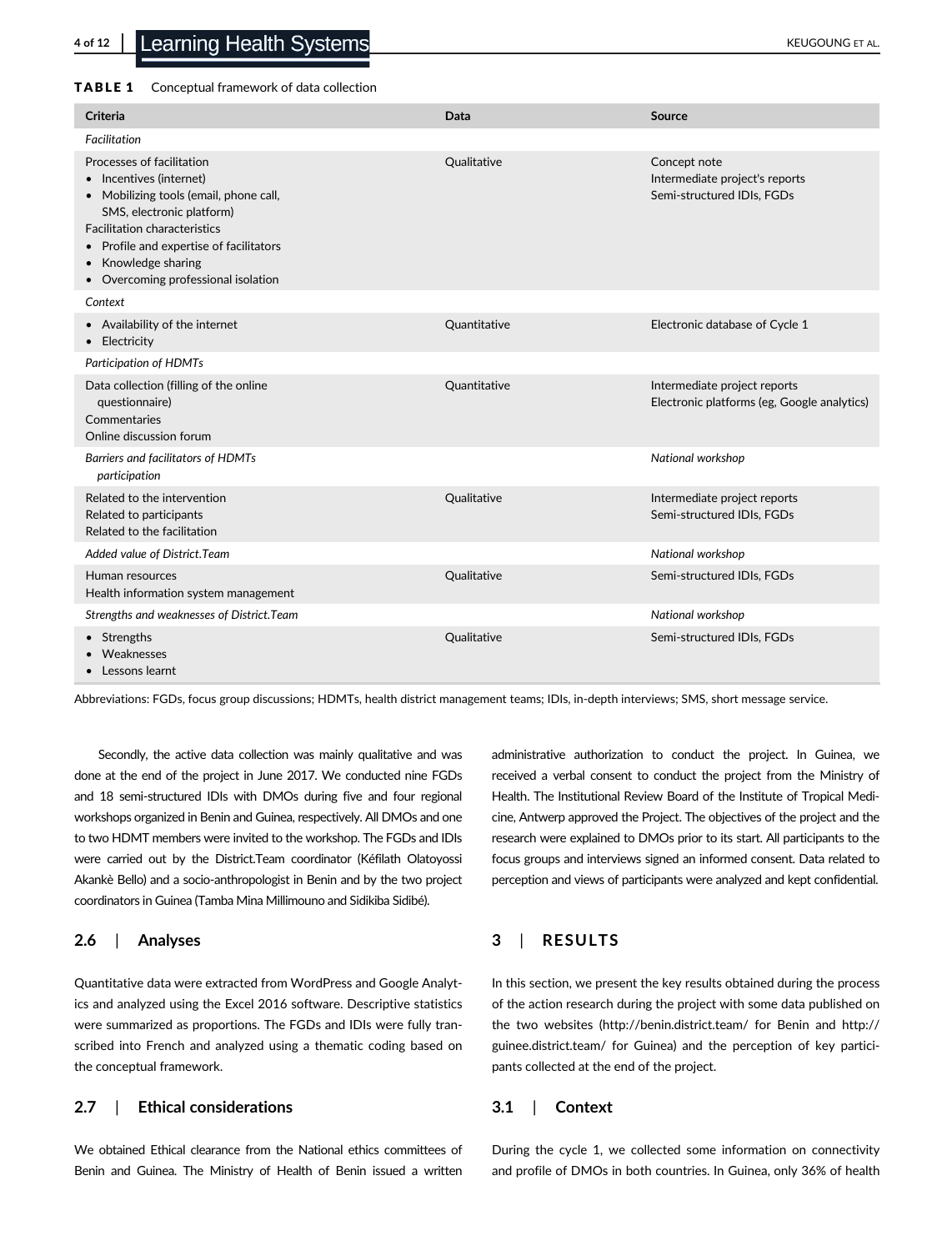FIGURE 2 Profile of district medical officers and their districts in Guinea in 2016. The illustration shows the profile of district medical officers (specialization, sex and years of experience) correlated to the health district population in 2016



**DMOs = District Medical Officers** 

FIGURE 3 Outbreak situation in Benin health districts in 2016. Benin's map showing health districts that notified a case of a disease under surveillance in 2016

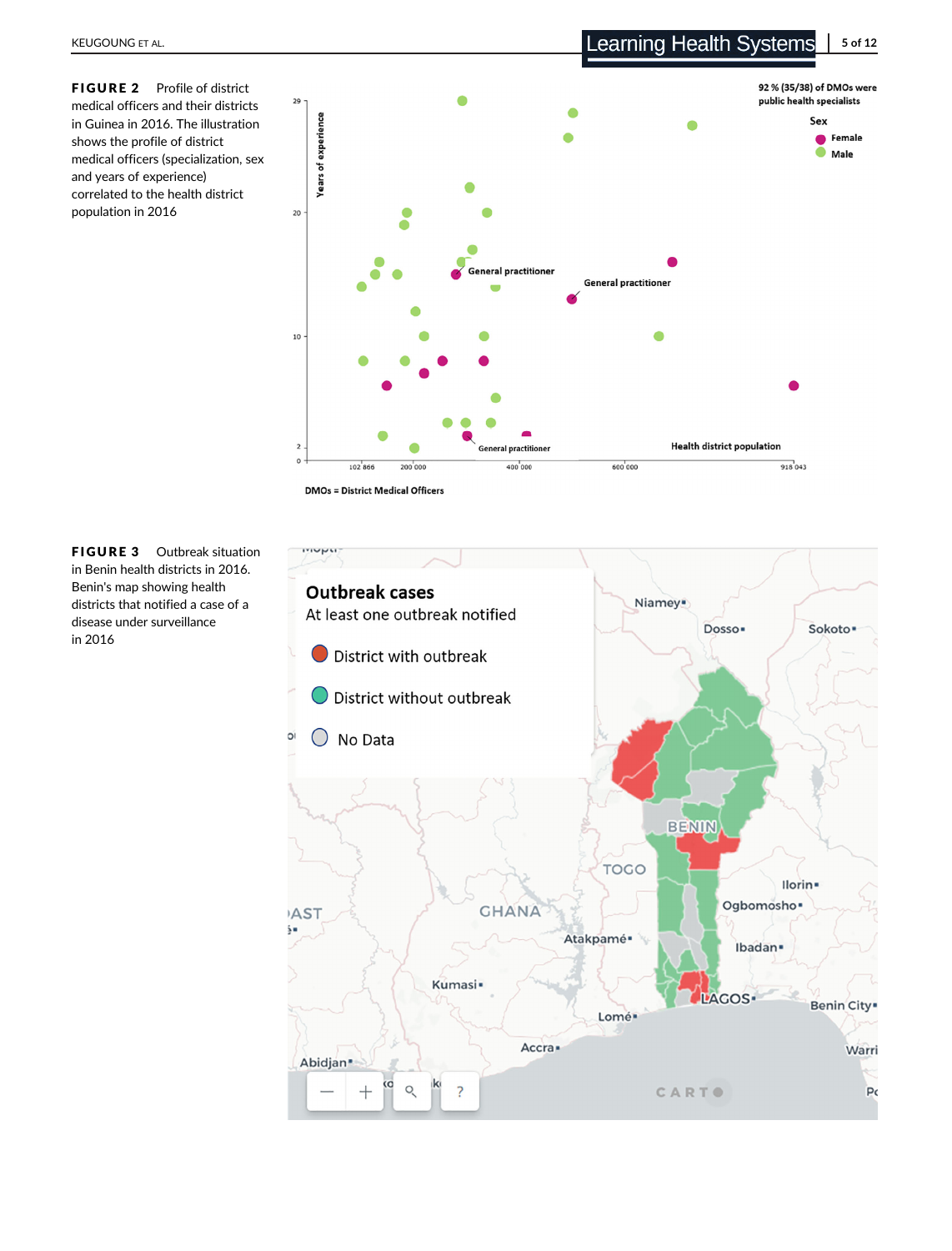#### TABLE 2 Mobilization of HDMTs per country

|              |                                                           |                               | HDMTs who participated in       |                                 |                      |
|--------------|-----------------------------------------------------------|-------------------------------|---------------------------------|---------------------------------|----------------------|
| Round        | <b>Health issue</b>                                       | Length of the<br>cycle (days) | <b>Filling the</b><br>checklist | Commenting the<br>results       | Online<br>discussion |
| Benin        |                                                           |                               |                                 |                                 |                      |
| 1            | Health district characteristics                           | 132                           | 29 (85%)                        | 14 (41%)                        | 7(21%)               |
| 2            | Human resources                                           | 92                            | 32 (94%)                        | 9(26%)                          | 7(21%)               |
| 3            | Performance based financing                               | 51                            |                                 |                                 | 13 (38%)             |
| 4            | Epidemiologic surveillance                                | 135                           | 27 (79%)                        |                                 | 16 (47%)             |
| 5            | Maternal deaths surveillance and<br>response              | 44                            |                                 |                                 | 15 (44%)             |
| Guinea       |                                                           |                               |                                 |                                 |                      |
| $\mathbf{1}$ | Health district characteristics                           | 125                           | 38 (100%)                       | 3(8%)                           | 15 (40%)             |
| 2            | Human resources                                           | 58                            | 37 (97%)                        | 1(3%)                           | 4 (11%)              |
| 3            | Obstetric fistulae                                        | 125                           | $\qquad \qquad -$               | $\hspace{0.1mm}-\hspace{0.1mm}$ | 14 (37%)             |
| 4            | Epidemiologic surveillance                                | 126                           | 27 (79%)                        |                                 | 3(8%)                |
| 5            | Maternal deaths surveillance and<br>response <sup>a</sup> | 123                           | 23 (61%)                        |                                 | 28 (74%)             |

Abbreviation: HDMTs, health district management teams.

 ${}^{a}$ For Guinea, beyond the District.Team platform, the results of this cycle have been also published elsewhere.<sup>27</sup>

|                                  |                 |                | Mean per district |        |
|----------------------------------|-----------------|----------------|-------------------|--------|
| <b>Indicators</b>                | <b>Benin</b>    | Guinea         | <b>Benin</b>      | Guinea |
| Number of health districts       | 34              | 38             |                   |        |
| <b>Users</b>                     | 777             | 608            | 23                | 16     |
| Number of sessions               | 2703            | 1602           | 80                | 42     |
| Number of pages seen             | 11918           | 8902           | 351               | 234    |
| Rebound rate                     | 17.17%          | 10.47%         |                   |        |
| New visitors                     | 28.23%          | 35.71%         |                   |        |
| Number of pages seen per session | 4.41            | 5.40           |                   |        |
| Mean length of a session         | 5 <sub>mn</sub> | 6mn 12 seconds |                   |        |

TABLE 3 Use of the District.Team platform between July 2016 and

districts had full mobile phone coverage and an acceptable to good internet connection. Most (58%) of the health districts had partial mobile phone coverage. In Benin, 57% of health districts had full mobile phone coverage and an acceptable to good internet connection. In the two countries, more than 90% of health districts were run by a medical doctor with a Master in Public Health (Figure 2).

In 2016, 76% (29/38) of health districts registered outbreaks in Guinea while only 15% (5/34) of districts notified an outbreak in Benin (Figure 3).

# 3.2 | DMOs' mobilization

Participation of DMOs in filling the online checklists varied from 79% to 84% for the rounds 1, 2 and 4 in Benin, and from 61% to 100% for the rounds 1, 2, 4 and 5 in Guinea.

In Benin, 14 (41%) and 9 (26%) DMOs commented on the platform the results of cycles 1 and 2, respectively while 7 (21%) DMOs shared their views using the online discussion forum for the two cycles. In Guinea, the comments were made only by 3 (8%) and one (3%) DMOs for the cycles 1 and 2, respectively while 15 (40%) and 4 (11%) DMOs shared their points of views using the online discussion forum for the cycles 1 and 2, respectively. For cycle 3, 13 (38%) and 14 (37%) DMOs participated in the online discussion forum in Benin and Guinea, respectively (Table 2).

# 3.3 | Use of District.Team platforms (users, sessions, page views…)

Between July 2016 and July 2017, 777 and 608 users visited the Benin and Guinea District.Team platforms, respectively. Though, there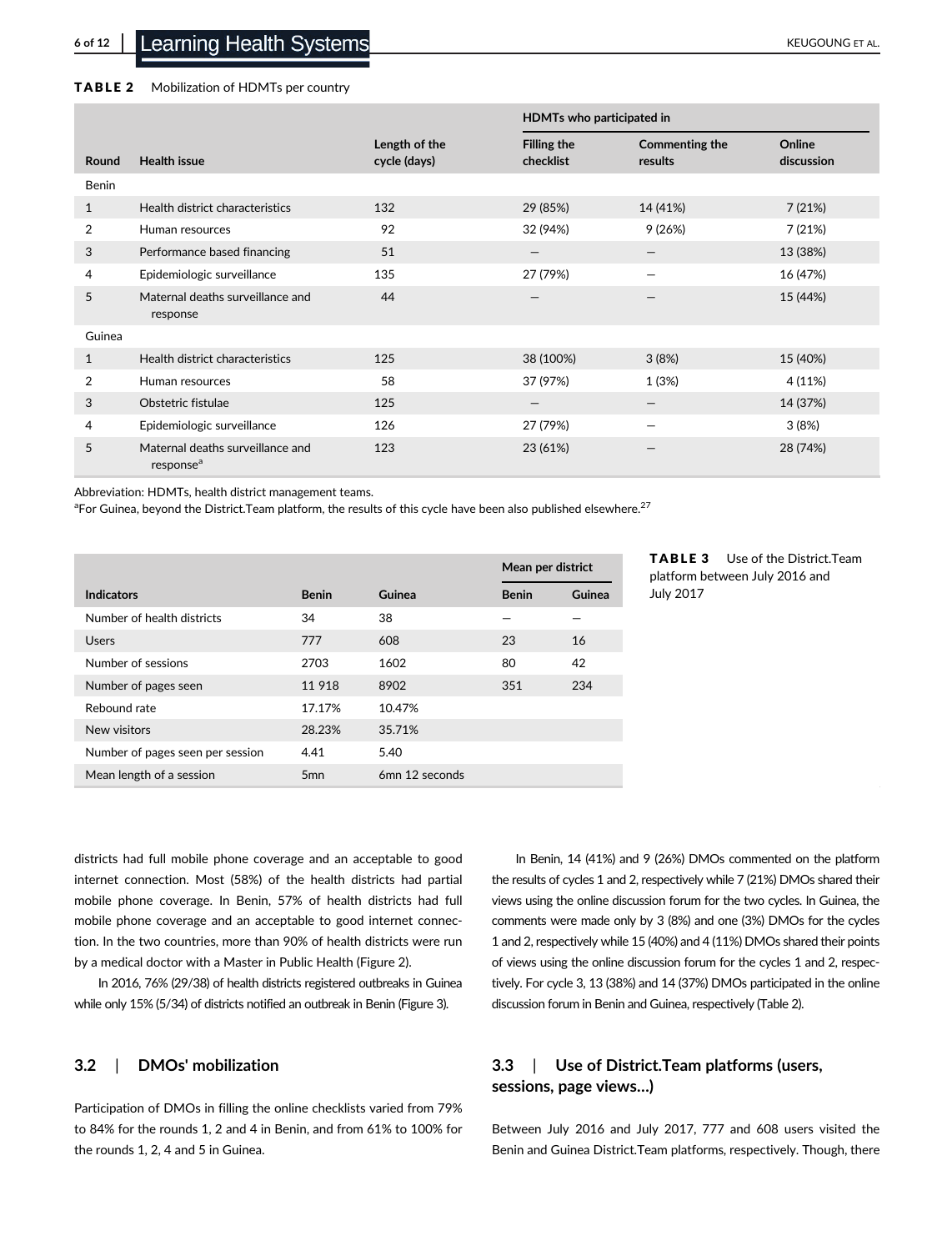were more sessions and pages views in Benin than in Guinea. On the contrary, Guinean users spent more time per session (Table 3).

# 3.4 | Enablers and barriers for mobilizing DMOs through District.Team

Enablers and barriers for mobilizing DMOs through District.Team were related to the intervention, participants and the facilitation.

#### 3.5 | Enablers related to the intervention

The virtual asynchronous nature of District.Team with limited face-toface activities was noted by DMOs as the main strength, as each member could participate at any time and place. Moreover, this participation was freely accessible through internet. One participant declared that "there are less face-to-face meetings, you do not need to travel to participate" (Benin, Focus Group). They stressed that District.Team was innovative with a user-friendly platform where all data and members' contributions are shared. Allocation of internet connection fees facilitated connection and exchange even beyond District.Team as declared by one interviewee: "Internet connection fees also helped us to send our reports to the hierarchy and respond to our mails." The quality of the mobile phone network coverage also influences the participation. The nature of the theme analyzed was noted as an important factor; therefore, the theme should be relevant or address health district related issues. In Guinea, one DMO noted that "the theme on the management of human resources was very interesting, essential and relevant as only 4 over 30 positions are filled by the government. We were keen to know what was the situation in other districts."

#### 3.6 | Enablers related to participants

The main factor cited by all interviewees and focus group participants was the perception of the usefulness of District.Team, the familiarity with internet and computer, and the availability of a smartphone. For instance, many DMOs were interested by District.Team because it helps to share their own experience and to learn from peers.

#### 3.7 | Enablers related to the facilitation

During the project, we found that using multiple mobilization tools such as emails, phone calls or SMS to invite and send reminders to the participants was a best practice to enhance the participation to the project. Moreover, it was also important to draw and share the lessons learnt at the end of the cycle. One DMO in Guinea insisted on the support for filling the checklist and for navigating the platform especially at the start of the project. Additionally, it was highlighted during focus groups that the availability and the courtesy of facilitators, and the use of experts to respond to DMOs questions and concerns facilitated understanding and exchanges. Finally, it was stressed that face-to-face meetings were necessary at the start of the project to clearly discuss the objectives, activities and expectations of all stakeholders.

#### 3.8 | Barriers related to the intervention

As the online discussion forum was not open-access, some DMOs had difficulty in creating their profile and regularly complained that they had lost their password. All DMOs reported the electricity irregular supply and the instability and low quality of the internet connection as the main barriers to the intervention. In Guinea, one DMO declared that "the quality of the internet connection limited my participation. Regarding electricity, I do not even have it; I use an electric generator that needs 20 liters of fuel per day, but I do not have any subsidy." Another DMO from Guinea added that "sometimes, you have an electronic failure, your office computer shuts down and you lose what you were doing."

Participants of the focus group insisted that there was an inadequate link between the project and the central level. They noticed that they have lot of pressure to undertake and fulfill the requirements from the central level such as transmission of reports or participation in seminars. Consequently, the centrally mandated activities are prioritized at the expense of district's priorities.

#### 3.9 | Barriers related to participants

During the project, we noted that the participation was associated with younger age of the DMOs—this seems to relate to digital literacy. All DMOs revealed that barriers related to participation also include the lack of time and interference with other solicitations by the regional and central staff, vertical programs, financial and technical partners. One DMO from Guinea noted that "with lot of administrative constraints, you do not even have time to read your emails on time." Another DMO from Benin added that "we use our free time to participate to District.Team." It appeared during FGD that some DMOs are not familiar with the use of computer and internet. Many DMOs acknowledged that the low participation of the central level did not give them confidence to share their views in a public forum. A DMO from Benin said that "what was lacking was the participation of the central level; if my hierarchy is not interested in this project, why should I be?" Lastly, some DMOs reported that they were already registered in many online professional fora; some forgot their District.Team username and password so they could not participate anymore.

#### 3.10 | Barriers related to the facilitation

A major weakness of the facilitation identified by interviewees and focus group participants was the irregular synthesis of the lessons learnt during some cycles. Indeed, a blog was published by the research team only for the three last cycles to describe the main outcomes and how HDMTs can improve their performance on the specific issue. Other factors were: the irregular allocation of internet fees, and the insufficient communication on District.Team's objectives,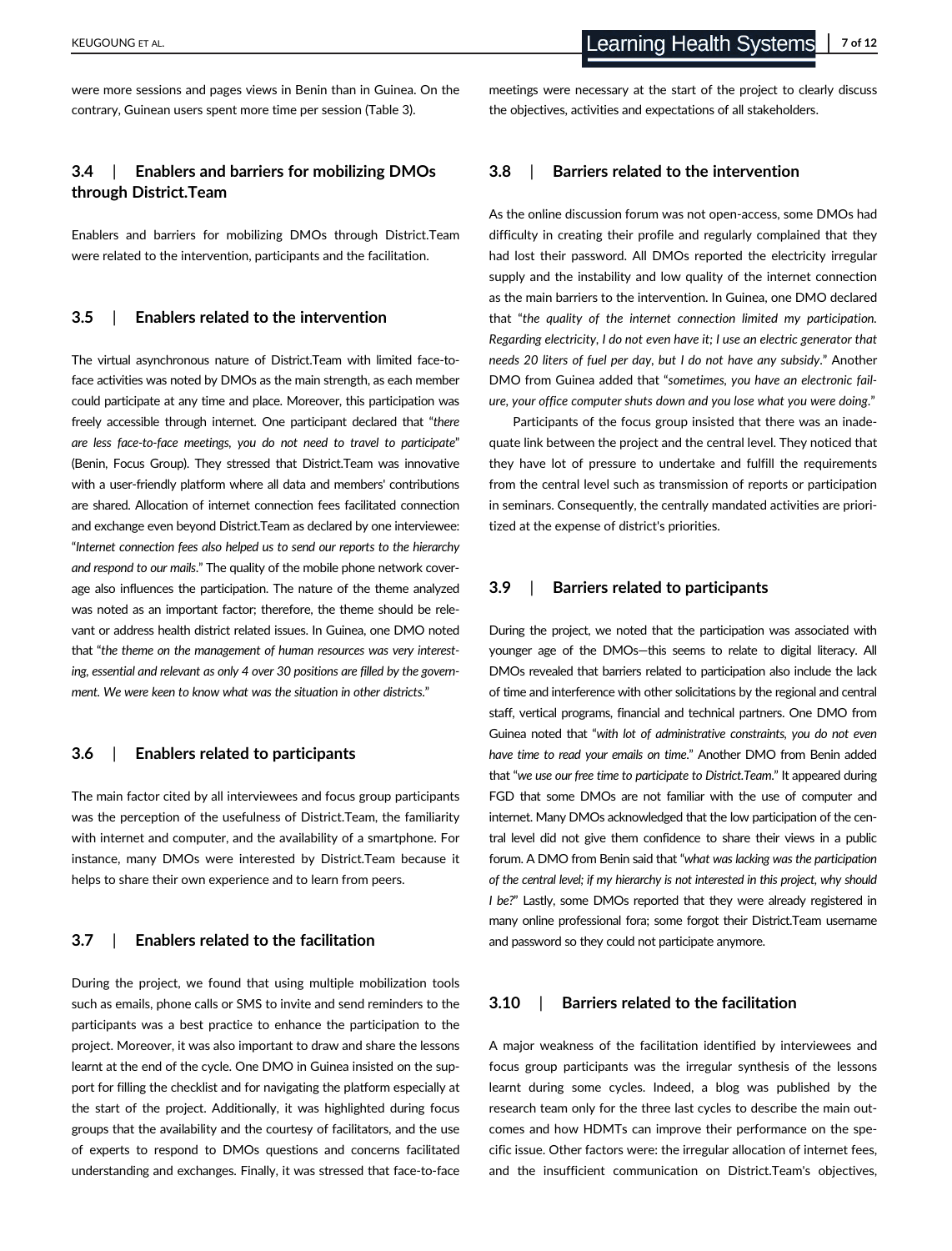| TABLE 4<br>Enablers and barriers of DMOs' mobilization through District.Team |  |
|------------------------------------------------------------------------------|--|
|------------------------------------------------------------------------------|--|

| Level                       | <b>Enablers</b>                                                                                                                                                                                                                                                                                          | <b>Barriers</b>                                                                                                                                                                                                                                                                                                                                                                                                                                                                                                                                                                                |
|-----------------------------|----------------------------------------------------------------------------------------------------------------------------------------------------------------------------------------------------------------------------------------------------------------------------------------------------------|------------------------------------------------------------------------------------------------------------------------------------------------------------------------------------------------------------------------------------------------------------------------------------------------------------------------------------------------------------------------------------------------------------------------------------------------------------------------------------------------------------------------------------------------------------------------------------------------|
| Related to the intervention | Free and simple online platform; individual<br>funding for internet fees; online archiving<br>of exchanges for future access; data<br>requested already available via the<br>routine health information system; virtual<br>design of the project; issues analyzed<br>were relevant to the district level | Irregular electricity supply; poor internet connection; poor<br>design of the electronic checklist; little implication of the<br>central level<br>Poor communication of the objectives, procedures and content<br>of the project<br>No implication of DMOs in the design of the Initiative and<br>selection of the issue to be analyzed<br>Few solutions to address the identified problems; too long delay<br>between some cycles; the platform has too many links to<br>access information<br>Short duration of the project; some visualizations were complex<br>and difficult to understand |
| Related to participants     | Perception of the usefulness of District.<br>Team; knowledge of internet and<br>computer; perception of District. Team as<br>a learning and experience sharing tool;<br>participation of other colleagues;<br>willingness to share personal experience                                                   | Lack of time; interferences with other activities<br>Username and password forgotten<br>Fear to publicly share personal views online; multiplicity of<br>online fora; limited involvement of other members of the<br>HDMTs by DMOs; little attention to activities not followed<br>by the hierarchy                                                                                                                                                                                                                                                                                            |
| Related to the facilitation | Frequent reminders (SMS, emails,<br>WhatsApp, phone calls); use of<br>opportunities of some face-to-face<br>events to present District. Team; diffusion<br>of other useful information for DMOs                                                                                                          | Irregular synthesis of the lessons learnt per cycle<br>Limited face-to-face meeting to explain the District. Team<br>concept and design; irregular and poor communication with<br>districts: communication limited to DMOs<br>Irregular and insufficient funding for internet connection fees;<br>thematic chosen by the facilitators without implication of<br><b>DMOs</b><br>Some blogs were too long; planning of the cycle not shared<br>with DMOs                                                                                                                                         |

Abbreviations: DMOs, district medical officers; HDMTs, health district management teams; SMS, short message service.

procedures and key steps. DMOs also pinpointed that the facilitation team did not propose concrete solutions to the problems affecting health districts' performance that were identified during cycles (Table 4).

#### 3.11 | Effects of District.Team

District.Team is perceived as a tool for exchanging knowledge and sharing experiences as it improved interactions between peers. A DMO noted that "with District.Team, we became aware that each DMO has developed specific skills and competencies and we could learn from each other." It also contributed to improving health district performance. For examples, a DMO from Benin said that "Thanks to data visualization, we identify weaknesses in our districts and try to address those that are under our responsibility"; or "in my district, due to the cycle on disease surveillance, we analyzed our situation and improved our preparedness to cholera outbreak (DMO from Guinea)." District.Team served as a benchmarking tool as highlighted by a DMO from Benin "District.Team helps to compare health districts, and you can discover that some districts perform more poorly than yours." Finally, the initiative contributed to learning as noted during focus group in Benin "experts' contribution helped to correct misunderstanding that I have on performance-based financing."

#### 4 | DISCUSSION

With this action research, we have confirmed that it is possible to enhance, through digital means, knowledge exchange among HDMTs in LICs such as Benin and Guinea. To our knowledge, there was no other similar experience in resource-limited settings to build upon; the action research methodology helped us to iteratively improve our approach and digital solution. We have confirmed that DMOs are ready to participate to some collective health system analysis based on primary or secondary data and produce "collective intelligence" in a horizontal manner.<sup>28</sup> We believe that with this experience, a "proof of concept" is emerging. It encompasses adaptation and learning as this approach is influenced by barriers and enablers highlighted by other studies on health-related online communities.<sup>18</sup> Real time exchange and sharing of experiences by HDMTs are feasible in resource-limited settings using online platforms through online data collection, analysis and publication of results, commentaries on results, and online discussion forum.

We have learnt several key lessons. District.Team is the exploitation of two types of knowledge—data (explicit knowledge) and the experience and expertise of people (tacit knowledge). Four key elements emerged from our experience: the digital tools, the facilitation, participants, and the content and data management. We believe that these four elements are key components required for collective intelligence. Our analysis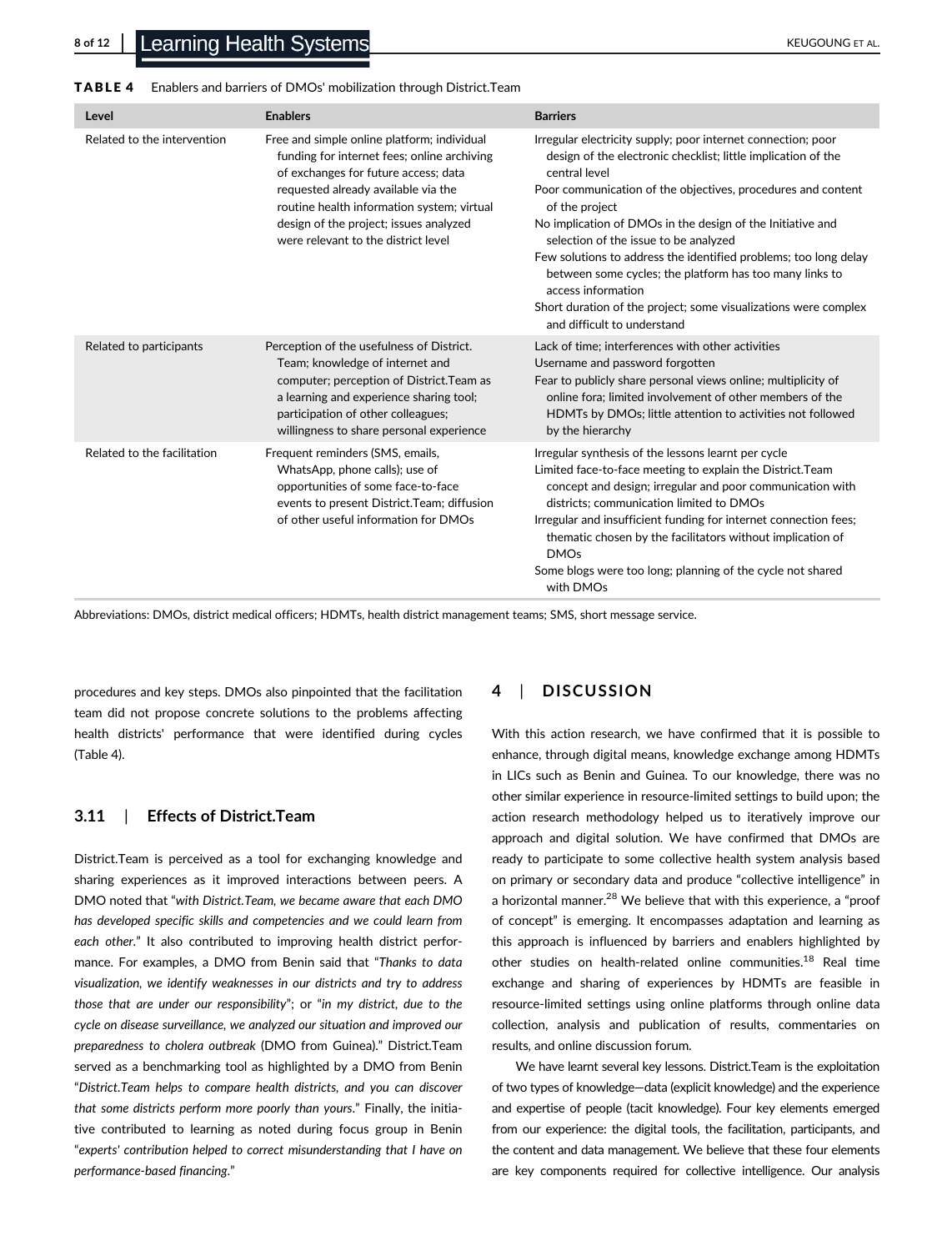revealed the importance of a fifth one that we missed during the implementation phase: leadership from legitimate authorities.

#### 4.1 | The digital tools

Our experiment confirmed that there is room for some digitalization of the interaction between DMOs. In vast countries with poor road infrastructure, we must move beyond the practice of face-to-face meetings. Even though improving the competencies of health staff is important, many experts highlighted that in many LICs, workshops and seminars weigh on the performance at the decentralized level, as they pull health staff from their workplace.<sup>29</sup> Our recommendation is not to drop all face-to-face meetings—they are key to create trust and collegiality, but to combine them with solutions like District.Team, which can effectively connect DMOs in-between meetings and workshops. The tools we used are quite generic and low-cost: Google forms for data collection, a dedicated website for data publication, online discussion forum, emails, mobile phone short messages and phone calls.

The District.Team website, the open-access platform where results of a cycle, commentaries and discussions are published, offers a room for more transparency and accountability in the management of local health systems. In addition, it could become part of the solution to address the bottlenecks of bureaucracy and high centralization that characterize some weakest sub-Saharan African health systems.

However, the opened-platform of District.Team could also be seen by some managers—especially those with poor results—as a threat. In Tanzania, putting in place mechanisms of transparency and accountability was seen by some HDMTs' members as a threat.<sup>30</sup> An option for the future could be to integrate some of the features of District.Team into existing routine HIS platforms such as DHIS2. Indeed, data pulled by DHIS2 could be analyzed automatically or by the central level staff and results published on the platform in terms of graphs, maps and tables comparing health districts. Then, the facilitating team of each program would propose subjects for online discussion to identify practical solutions for improving health districts' performance.

# 4.2 | Facilitation

One cannot stress enough the importance to establishing centralized capacity to facilitate the online interactions. We have tested a model relying on researchers based in national research institutes. Peer-topeer experiential learning rarely emerges spontaneously. There are techniques and tools to enhance exchanges. We have used a cyclic approach. The results of the cycle were used to inform and possibly improve the next cycle. Monitoring DMOs' participation was a core task of the facilitation team. The facilitation team should have enough time to interact with DMOs and improve their interest and motivation. Even though e-solutions appear to be cheaper for the beneficiaries, it needs a dedicated and skilled team that masters both the health issues under discussion and facilitation techniques.<sup>31</sup>

# 4.3 | Participation of DMOs

Collective intelligence in health districts requires adhesion from DMOs. Their participation is influenced by their interest, motivation and the perceived relation between the project activities and their daily work. We have learned several lessons in this respect. The model should for instance avoid increasing the workload of the people involved and align its activities and outputs as much as possible to their routine work. DMOs should be exclusively in charge of the selection of issues for greater ownership of the process. The online questionnaire could be used to primarily identify the key issues facing health districts.

#### 4.4 | Content and data management

Our group had previous experience with facilitation of online discussion fora—our assessment is that conversation only does not suffice for the development of sound collective intelligence. Collective intelligence is stronger when it rests on data (vs tacit knowledge only). District.Team relies on analyzing district data, then publishing visualizations on the results achieved by HDMTs as a key strategy for benchmarking. It contributed to data analysis and sharing, discussion and exchange, as first steps for decision-making. We made a clear choice for a co-production approach to data and empowerment through data. This can be opposed to most HISs' initiatives in low-income countries which are designed to pull health data from communities or health facilities to the district, regional and central levels of the health system.<sup>32-34</sup> In this context, data are rarely analyzed and used for decision-making at the operational level, and are not accessible to peers.<sup>23</sup> On the contrary, District. Team tries to help local health systems to become learning organizations. Our vision is that such systemic learning capacities are key for building strong health systems.<sup>35-37</sup> Even though the whole health system is weak, there are HDMTs that perform better. However, their results are not always publicly known, as they are lost in the aggregated national data. By enabling staff to focus on particularities at the district level, a solution like District. Team offers an avenue to explore complexity of health systems. It provides a room for peers to know "who does what," "what are the challenges and solutions used to address them," "what results were achieved in each district" and "How did peers achieve results."

#### 4.5 | Leadership

We have identified one weakness in our approach: it was not supported enough by the national health authorities. In highly centralized health systems such as in Benin and Guinea, HDMTs rely mostly on directives from the central level.<sup>38</sup> The institutional endorsement and integration of District.Team into existing programs were not strong enough. Indeed, District.Team was initially designed as a parallel initiative to the routine HIS; it was managed by a research institution and inevitably contributed to increase the workload of already burdened DMOs. Some constraints that we faced could probably be avoided if the initiative was institutionalized and if senior officials of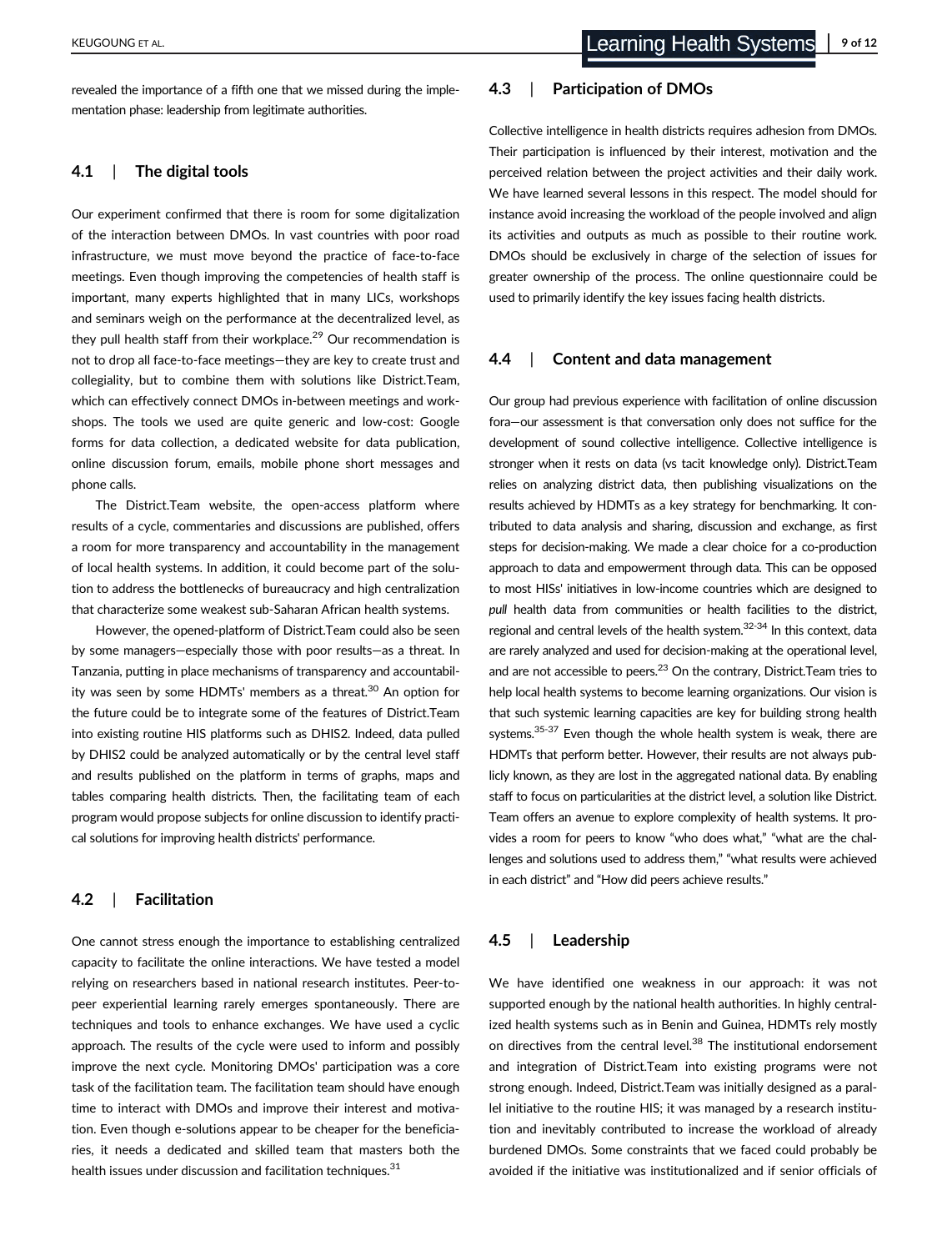the MoH followed or even contributed to the online exchange. Collective learning approaches should ideally be integrated in the routine management of the health system, at all its different levels.

Asamoah-Odei et al<sup>39</sup> proposed to strengthen leadership and coordination as well as the capacity of the health sector to lead the process of eHealth initiatives. The literature on "learning organization" also stresses the pivotal role of leadership: decision-makers should send a strong signal that learning (with its part of critical review, unorthodox thinking…) and adaptation are key to health system performance and develop a conducive environment for learning. $37$  The central level can better put in place and sustain at large scale the 3Ms—meaning, management and measurement—proposed by Garvin for building a learning organization.<sup>40</sup>

### 4.6 | Limits

We faced several constraints that limited the optimal implementation of District.Team, such as poor internet connection and the irregular supply of electricity. Most of these factors are also determinants of weak health systems<sup>4</sup>; they should be considered and tackled when introducing District.Team in a country.

District.Team has also several limits. Firstly, the Initiative lasted for only 14 months so it was not possible to capture its long-term effects. The two research institutions are seeking for resources to sustain District.Team for exploring other health issues. Secondly, we have only two study countries, therefore, some results are specific to these countries. Thirdly, a baseline study of the mobilization of DMOs was not carried out before the intervention and effects described may not be solely linked to District.Team. Fourthly, District.Team was a funded and facilitated research project and such a support may not be available in limited resource settings. It was also implemented as a parallel initiative and focused primarily on mobilizing DMOs rather than solving problems identified during each cycle as many solutions proposed by DMOs required the central level interventions.

However, despite these limitations, the study provided useful insights for digital mobilization of DMOs without over-increasing their burden in resource-limited settings. Even though each sub-Saharan African country has its own specificities, many countries are still characterized by their weaknesses and inability to address population needs. Therefore, initiatives aiming at strengthening health systems from some countries can be adapted and implement elsewhere. We suggest that lessons learnt from District.Team could inform digital initiatives elsewhere and encourage others to explore the avenue for platforms dedicated to sharing knowledge and best practices among HDMTs. This could contribute to stronger local health systems better equipped to address populations' needs.<sup>41</sup> Utmost, to integrate at scale eHealth initiatives in health care organizations, organizational capabilities are needed across three domains: policies and processes (content and data management), technology (digital tools), and people (participation of DMOs, facilitation, leadership). $42$  Overall, granting a much more central role to "learning" in health system strengthening efforts is crucial<sup>43</sup> and transforming health systems into learning organizations need to be given high priority in countries' efforts to achieve

universal health coverage as well as the sustainable development goals.43,44 The District.Team initiative nicely fits in this new orientation and is an example of possible practical steps.

# 5 | CONCLUSION

District.Team has shown some potential for improving knowledge management, developing learning organizations and building collective intelligence. Therefore, lessons learnt from this study could be applied not only in resource-limited settings but in all health systems to address the complexity and adapt interventions and strategies to the changing environment. There is room for peer-to-peer knowledge sharing across HDMTs and more bottom up approaches for addressing health system issues. Factors such as electricity, ICT equipment and internet connection are still constraints in some health districts, but one can expect they will be removed with the ongoing infrastructure development. To institutionalize such initiatives, it is probably more important to focus on investing in the facilitation capacity and on securing support from the national health authorities. From a technological perspective, different avenues are possible, including integrating digital features and facilitation capacities into existing HIS platforms.

#### ACKNOWLEDGEMENTS

Our gratitude to UNICEF WCARO, which encouraged us to innovate and test our ideas. We sincerely thank all health district management teams in Benin and Guinea for their active participation in District. Team. We are also grateful to the Management teams of the Centre de Recherche en Reproduction Humaine et en Démographie, Cotonou and the Centre National de Formation et Recherche en Santé Rurale de Maferinyah, Guinée for their precious support in implementing District.Team. The project was funded by UNICEF WCARO. The digital platform used for District. Team is WordPress (formatted with the assistance of the Belgian firm "Blue Square)." Data visualization was produced by the firm [Mavromatika.com.](http://mavromatika.com)

#### CONFLICT OF INTEREST

Bruno Meessen holds minority shares in Blue Square. Pierre Massat owns Mavromatika.com. Other authors declare no conflicts of interest.

#### AUTHOR CONTRIBUTIONS

All authors contributed to the protocol design, data collection and analysis and to the revision of the manuscript up to the final version. Basile Keugoung wrote the first draft of the manuscript.

# ORCID

Basile Keugoung D<https://orcid.org/0000-0002-4603-2580> Kéfilath Olatoyossi Akankè Bello [https://orcid.org/0000-0001-](https://orcid.org/0000-0001-6081-4178) [6081-4178](https://orcid.org/0000-0001-6081-4178)

Tamba Mina Millimouno D <https://orcid.org/0000-0002-4628-1296> Sidikiba Sidibé <https://orcid.org/0000-0002-7905-9042> Jean Paul Dossou D<https://orcid.org/0000-0003-1681-2604>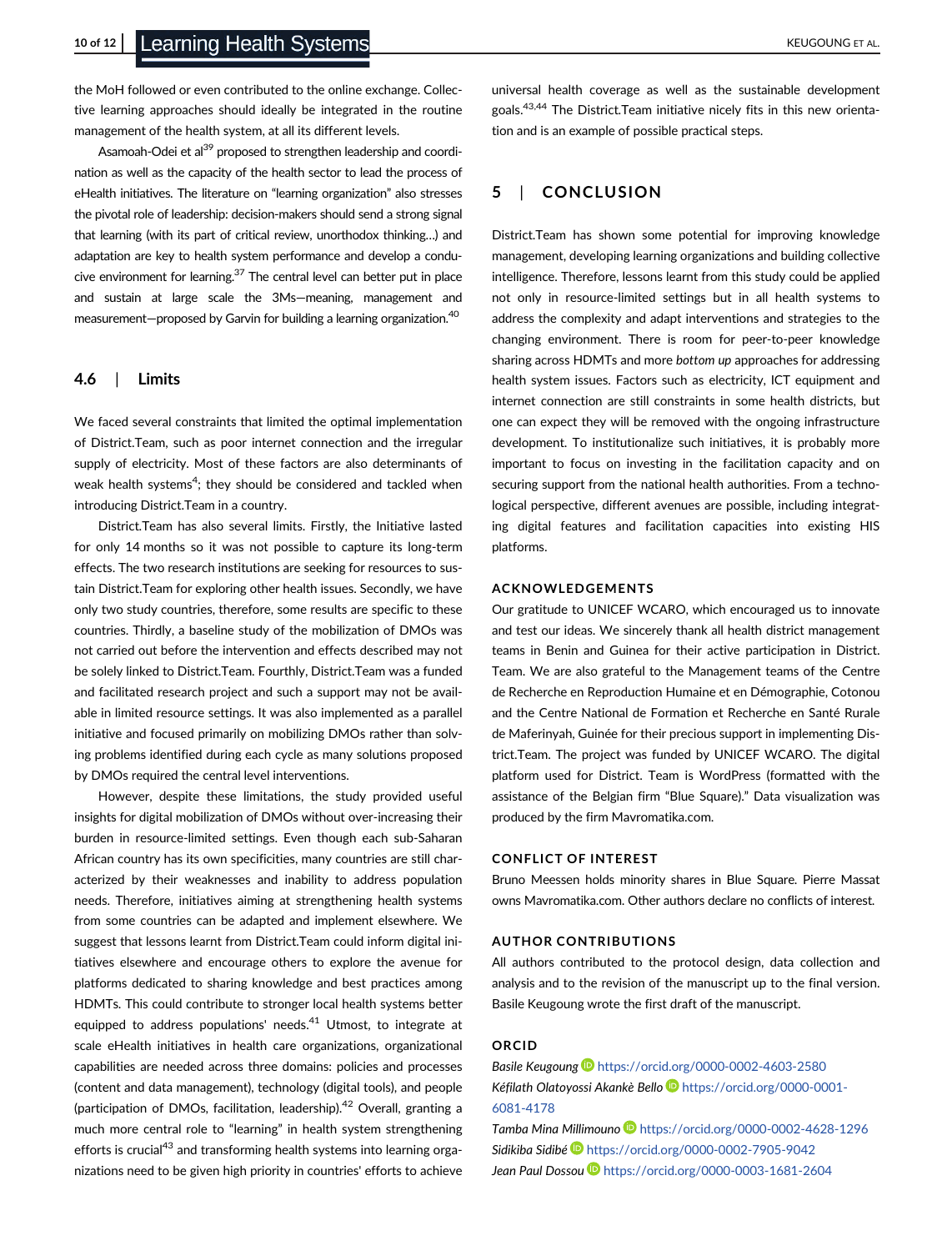Alexandre Delamou D <https://orcid.org/0000-0002-9397-7106> Antoine Legrand **b** <https://orcid.org/0000-0003-3895-6166>

Pierre Massat D<https://orcid.org/0000-0001-7768-930X> Nimer Ortuno Gutierrez D<https://orcid.org/0000-0002-4209-0927> Bruno Meessen D <https://orcid.org/0000-0002-0359-8621>

#### **REFERENCES**

- 1. Shoman H, Karafillakis E, Rawaf S. The link between the West African Ebola outbreak and health systems in Guinea, Liberia and Sierra Leone: a systematic review. Glob Health. 2017;13(1):1.
- 2. Pinzon-Florez CE, Fernandez-Nino JA, Ruiz-Rodriguez M, Idrovo AJ, Lopez AAA. Determinants of performance of health systems concerning maternal and child health: a global approach. PLoS One. 2015; 10(3):e0120747.
- 3. Kirigia JM, Barry SP. Health challenges in Africa and the way forward. Int Arch Med. 2008;1:27.
- 4. Travis P, Bennett S, Haines A, et al. Overcoming health-systems constraints to achieve the millennium development goals. Lancet. 2004; 364:900-906.
- 5. WHO. Health Systems in Africa: Community Perceptions and Perspectives. The Report of a Multi-country Study. Brazzaville, Republic of the Congo: WHO; 2012. [https://www.afro.who.int/sites/default/files/](https://www.afro.who.int/sites/default/files/2017-06/english---health_systems_in_africa---2012.pdf) 2017-06/english-[health\\_systems\\_in\\_africa](https://www.afro.who.int/sites/default/files/2017-06/english---health_systems_in_africa---2012.pdf)-2012.pdf. .
- 6. Akhnif A, Macq J, Idrissi Fakhreddine MO, Meessen B. Scoping literature review on the learning organisation concept as applied to the health system. Health Res Policy Syst. 2017;15(1):16.
- 7. Touré C, Keugoung B, Dossou JP, et al. From health information systems to collective intelligence: refocusing the health district on the population using ICT. Regional Workshop of the Community of Practice "Health Service Delivery". Cotonou, Benin: CoP HSD; December 16–18, 2015. [http://www.health4africa.net/wpcontent/uploads/](http://www.health4africa.net/wpcontent/uploads/Report-2015-Cotonou-workshop-HIS-Final.pdf) [Report-2015-Cotonou-workshop-HIS-Final.pdf.](http://www.health4africa.net/wpcontent/uploads/Report-2015-Cotonou-workshop-HIS-Final.pdf) Accessed October 15, 2016.
- 8. Wickremasinghe D, Hashmi IE, Schellenberg J, Avan BI. District decision-making for health in low-income settings: a systematic literature review. Health Policy Plan. 2016;31(2):ii12-ii24.
- 9. Meessen B, Malanda B, Community of Practice Health Service Delivery. No universal health coverage without strong local health systems. Bull World Health Organ. 2014;92(2):78-78A.
- 10. Community of Practice Health Service Delivery. Renewing health districts for advancing universal health coverage in Africa. Health districts in Africa: progress and perspectives 25 years after the Harare Declaration. Dakar: CoP HSD; 2013. [https://www.health4africa.net/](https://www.health4africa.net/wp-content/uploads/Dakar-Conference-Final-Report.pdf) [wp-content/uploads/Dakar-Conference-Final-Report.pdf.](https://www.health4africa.net/wp-content/uploads/Dakar-Conference-Final-Report.pdf) Accessed January 12, 2018.
- 11. WHO. Global diffusion of eHealth: making universal health coverage achievable. Report of the third global survey on eHealth. Geneva, Switzerland: WHO; 2016. [http://apps.who.int/iris/bitstream/handle/](http://apps.who.int/iris/bitstream/handle/10665/252529/9789241511780-eng.pdf;jsessionid=3E961A33B127240F89C82ECCD6984089?sequence=1) [10665/252529/9789241511780-eng.pdf;jsessionid=](http://apps.who.int/iris/bitstream/handle/10665/252529/9789241511780-eng.pdf;jsessionid=3E961A33B127240F89C82ECCD6984089?sequence=1) [3E961A33B127240F89C82ECCD6984089?sequence=1](http://apps.who.int/iris/bitstream/handle/10665/252529/9789241511780-eng.pdf;jsessionid=3E961A33B127240F89C82ECCD6984089?sequence=1). Accessed March 14, 2018.
- 12. Nijland N, van Gemert-Pijnen JEWC, Boer H, Steehouder MF, Seydel ER. Results of an online survey among non-users of e-consultation. Int J Med Inform. 2009;78(10):668-703.
- 13. Tamrat T, Kachnowski S. Special delivery: an analysis of mHealth in maternal and newborn health programs and their outcomes around the world. Matern Child Health. 2012;16(5):1092-1101.
- 14. Weiner JP. Doctor patient communication in the e-health era. Isr J Health Policy Res. 2012;1:33.
- 15. Childs S, Blenkinsopp E, Hall A, Walton G. Effective e-learning for health professionals and students—barriers and their solutions. A systematic review of the literature—findings from the HeXL project. Health Info Libr J. 2005;22(2):20-32.
- 16. Raeisi AR, Saghaeiannejad S, Karimi S, Ehteshami A, Kasaer M. District health information system assessment: a case study in Iran. Acta Inform Med. 2013;21(1):30-35.
- 17. Tripp D. Action research: a methodological introduction. Educ Pesqui. 2005;31(3):444–467. [http://www.scielo.br/pdf/ep/v31n3/en\\_a09v31n3.](http://www.scielo.br/pdf/ep/v31n3/en_a09v31n3.pdf) [pdf](http://www.scielo.br/pdf/ep/v31n3/en_a09v31n3.pdf). Accessed November 15, 2018.
- 18. Aarts JWM, Faber MJ, Nelen WLDM. Barriers and facilitators for the implementation of an online clinical health community in addition to usual fertility care: a cross-sectional study. J Med Internet Res. 2013; 15(8):e163.
- 19. Barnett S, Jones SC, Bennett S, Iverson D, Robinson L. A virtual community of practice for general practice training: a preimplementation survey. JMIR Med Educ. 2016;2(2):e13.
- 20. Murray E, Burns J, May C, et al. Why is it difficult to implement ehealth initiatives? A qualitative study. Implement Sci. 2011;6:6.
- 21. Eysenbach G. Medicine 2.0: social networking, collaboration, participation, apomediation and openness. J Med Internet Res. 2008;10(3):e22.
- 22. Ries E. The Lean Startup: How Today's Entrepreneurs Use Continuous Innovation to Create Radically Successful Businesses. New York, NY: Crown Business; 2011.
- 23. Blank S, Dorf B. The Startup Owner's Manual: The Step-by-step Guide for Building a Great Company. Pescadero, CA: K&S Ranch Press; 2012.
- 24. Johnson P, Bello KAO, Meessen B, Korachais C. Effets des expériences du financement basé sur les résultats (FBR) dans le secteur de la santé au Bénin. Une analyse à partir des données de routine collectées de 2010 à 2015. Cotonou, Benin; 2016. [https://www.slideshare.](https://www.slideshare.net/HealthEcoUnitPublicH/rapport-fbr-benin) [net/HealthEcoUnitPublicH/rapport-fbr-benin.](https://www.slideshare.net/HealthEcoUnitPublicH/rapport-fbr-benin) Accessed December 10, 2017.
- 25. Delamou A, Utz B, Delvaux T, et al. Pregnancy and childbirth after repair of obstetric fistula in sub-Saharan Africa: scoping review. Trop Med Int Health. 2016;21(11):1348-1365.
- 26. Delamou A, El Ayadi AM, Sidibe S, et al. Effect of Ebola virus disease on maternal and child health services in Guinea: a retrospective observational cohort study. Lancet Glob Health. 2017;5(4): e448-e557.
- 27. Millimouno TM, Sidibé S, Delamou A, et al. Evaluation of the maternal deaths surveillance and response system at the health district level in Guinea in 2017 through digital communication tools. Reprod Health. 2019;16:5.
- 28. Malone TW, Bernstein MS. Handbook of Collective Intelligence. Cambridge: MIT Press; 2015:l.
- 29. Ridde V. Réflexions sur les perdiems dans les projets de développement en Afrique. Bull APAD. 2012;4:34-36. [https://](https://journals.openedition.org/apad/4111) [journals.openedition.org/apad/4111](https://journals.openedition.org/apad/4111) .
- 30. Maluka SO. Strengthening fairness, transparency and accountability in health care priority setting at district level in Tanzania. Glob Health Action. 2011;4:7829.
- 31. Marquardt MJ. Building the Learning Organization: Mastering the Five Elements for Corpore Learning. 3rd ed. London, England: Hachette UK; 2011.
- 32. Dossou JP, Cresswell JA, Makoutodé P, et al. 'Rowing against the current': the policy process and effects of removing user fees for caesarean sections in Benin. BMJ Glob Health. 2018;3:e000537.
- 33. Shibasaki S, Gardner K, Sibthorpe B. Using knowledge translation to craft "sticky" social media health messages that provoke interest, raise awareness, impart knowledge, and inspire change. JMIR Mhealth Uhealth. 2016;4(4):e115.
- 34. Garrib A, Herbs H, Dlamini L, et al. An evaluation of the district health information system in rural South Africa. S Afr Med J. 2008;98: 549-552.
- 35. Keugoung B, Macq J, Buve A, Meli J, Criel B. The interface between the national tuberculosis control programme and district hospitals in Cameroon: missed opportunities for strengthening the local health system – a multiple case study. BMC Public Health. 2013;13:265.

# KEUGOUNG ET AL. **11 of 12** KEUGOUNG ET AL.